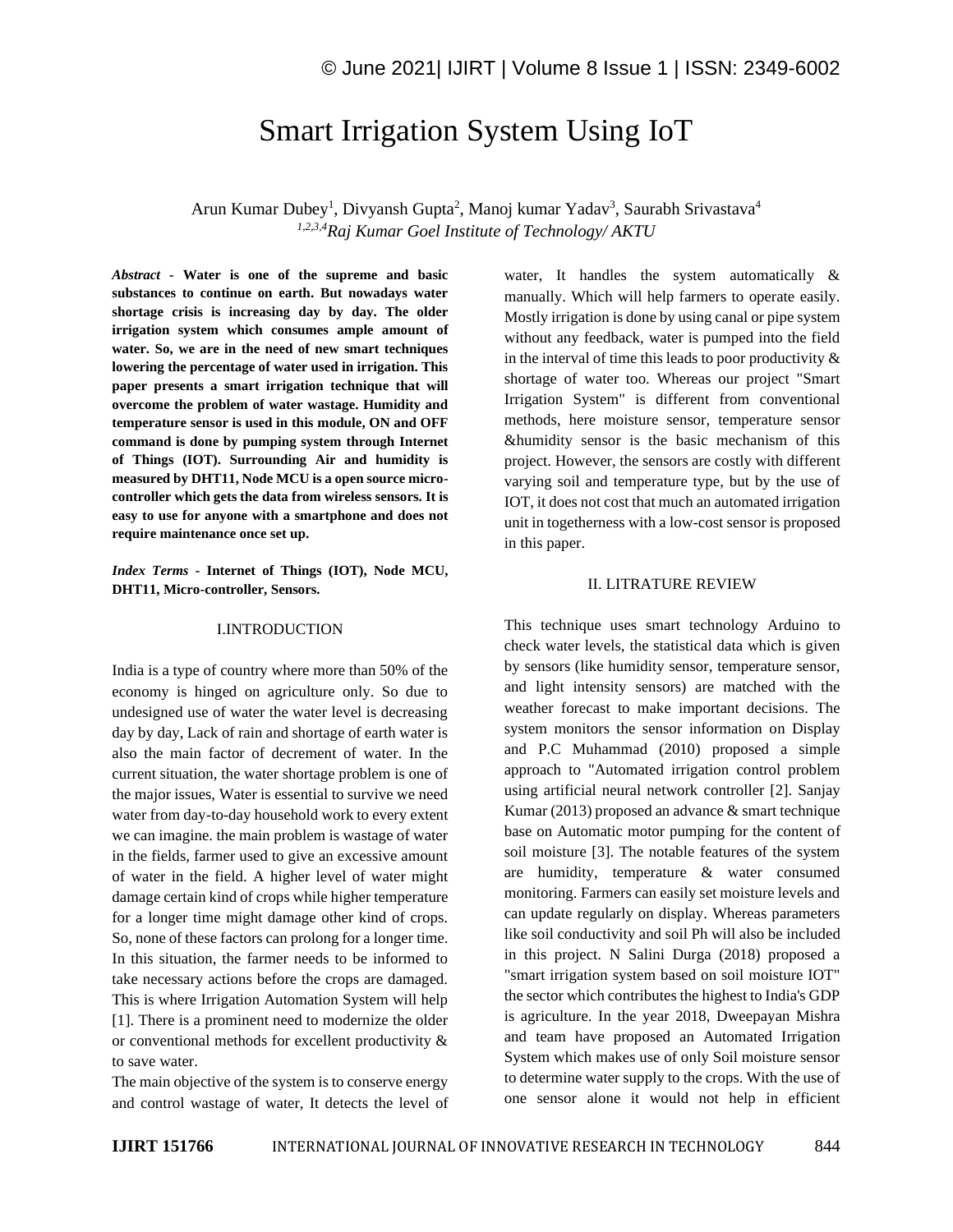monitoring and control of the system [4] But when you will see the development in this area is like nothing as compared to other fields in the current situation there is a huge increase in technologies in other fields. Sprinkle irrigation and drip irrigation techniques are also available, so techniques like this must be combined with the Internet of things (IOT) to get maximum benefit. IOT helps in making decisions and take out necessary information through the graphical application we can achieve data monitoring.

# III. COMPONENTS USED

Node MCU: It is an advanced API for hardware input/output device which might be dramatically reduces the work for configuring manipulative hardware. It uses a code as Arduino but rather is an interactive script called Lua. It's an open source IOT platform. It runs on a firmware of ESP8266 WiFi Soc produced by Espressif Systems. Node MCU has 16 input/output pins and hence 16 nodes will be connected to a one node. The ESP8266 is Wi-Fi Soc which is integrated with Tensilica Xtensa LX106core which is widely operated in IOT applications. (Node MCU) refers in default to the firmware instead of the event kits. ESP8266 is an inbuilt Wi-Fi module which might even be used as an individual module as a Wi-Fi module.



Fig.1. Node MCU (ESP 8266) WiFi-Module Soil moisture Sensor: It is difficult to define because it means different things in different disciplines. l. Soil moisture sensor used to measure the water content of the spores. Soil moisture sensor has two analysis, are responsible for the flow of current in the soil which result help to identify resistance value to measure the moisture level of the spores For example, a farmer's idea of soil moisture is different from that of a water resource manager or a weather predictions. Generally, soil moisture is the water that is lock up in the spaces between soil piece. The sensor has two probes that helps in calculating the volumetric content of water [5]. Surface soil moisture is the water that is in the upper 10 cm of soil, whereas root area soil moisture is the water that is accessible to plants, which is generally, count to be in the upper 200 cm of soil.



Fig.2.Soil Moisture Sensor

Water pump: As to pump water 12-volt submersible pump for this project which has 18-watt motor that may lift water up to 1.7 meters. This pump should be operated only it's submerged completely within the water for better results, for that we'd like to stay water within the bucket because if pump is operated without water than it'll get damaged.





Resistor: The resistor may be a passive electrical component to make resistance within the flow of electrical current. In the majority all electrical networks and electronic circuits they will be found. The resistance is measured in ohms. An ohm is that the resistance that happens when a current of 1 ampere passes through a resistor with a 1 volt drop across its terminals.



Fig.4.Resistor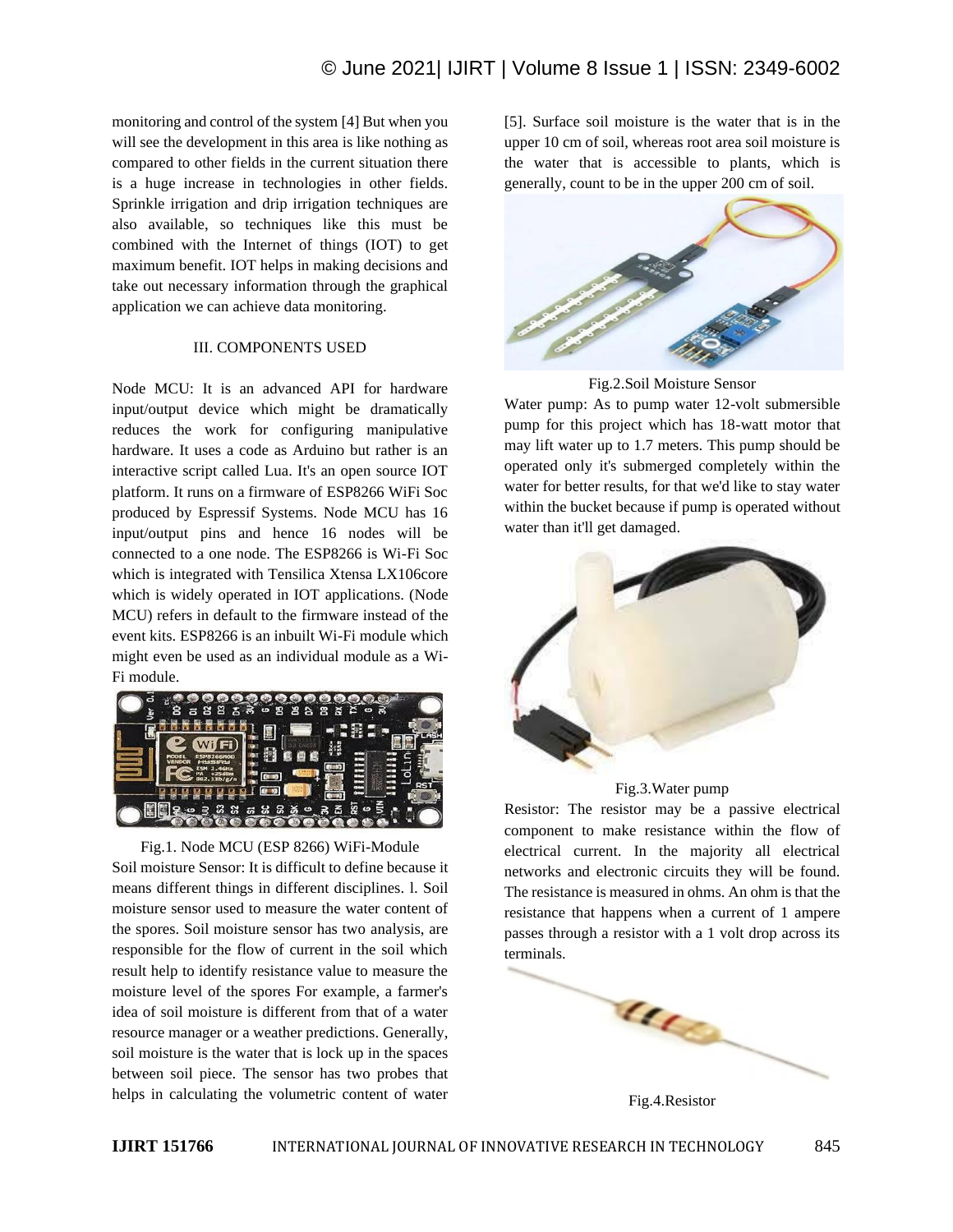# © June 2021| IJIRT | Volume 8 Issue 1 | ISSN: 2349-6002

Jumper Wires: These are simply wire that have connector pins at each end, allowing them to be accustomed to connect two points to every other without soldering. Jumper wires are typically used with breadboards and other prototyping tools so on form it easy to vary a circuit as require. Though jumper wires are available in a very range of colour, the colour don't actually mean anything. this implies that a red jumper wire is technically the identical as a black one. But the colour are wont to your advantage so as to differentiate between sorts of connections, like ground or power.



Fig.5.Jumper wire

Breadboard: A breadboard is a rectangular solder less device board with many mounting holes. They are used for creating temporary model electrical connections between electronic components and single board computers or micro-controllers such as Arduino and Raspberry Pi. The connections are not permanent and they can be removed. A breadboard is a cheap, easy-to-use piece of hardware for wiring electrical circuits. These boards acquired their name because they are alike in shape to cutting boards used for cutting unsliced bread.



#### Fig.6.Breadboard

Relay Module: Relay is electromechanically switch which is operated by a relatively small amount of electric current which might control the switching activity of the large electrical current operating devices. Arduino UNO is not capable to control high value of voltage and current. The electromagnet is activated by a separate low-power signal from a micro controller. When activated, the electromagnet pulls to either open or close an electrical device.



#### Fig.7.Relay Module

Arduino: It is an open-source electronics platform supported easy-to-use hardware and software. Arduino acts like the brain of the system and processes the data information from the sensor. Also IDE software is needed for Arduino. Arduino consists of both a physical programmable board (often known as a micro-controller) and a piece of software, or IDE (Integrated Development Environment) that runs on your computer, used to write and upload code to the physical board.



Fig.8.Arduino UNO

## IV.PROPOSED SYSTEM

The system has three major parts; humidity sensing part, control section and therefore the output section. The humidity of soil is detected by using YL-69 soil sensor (a resistance type sensor). The control unit was achieved using ATMega328 micro-controller supported on Arduino platform. The output is irrigation system which is controlled by the control unit by switching it on and off looking on the soil moisture contents.